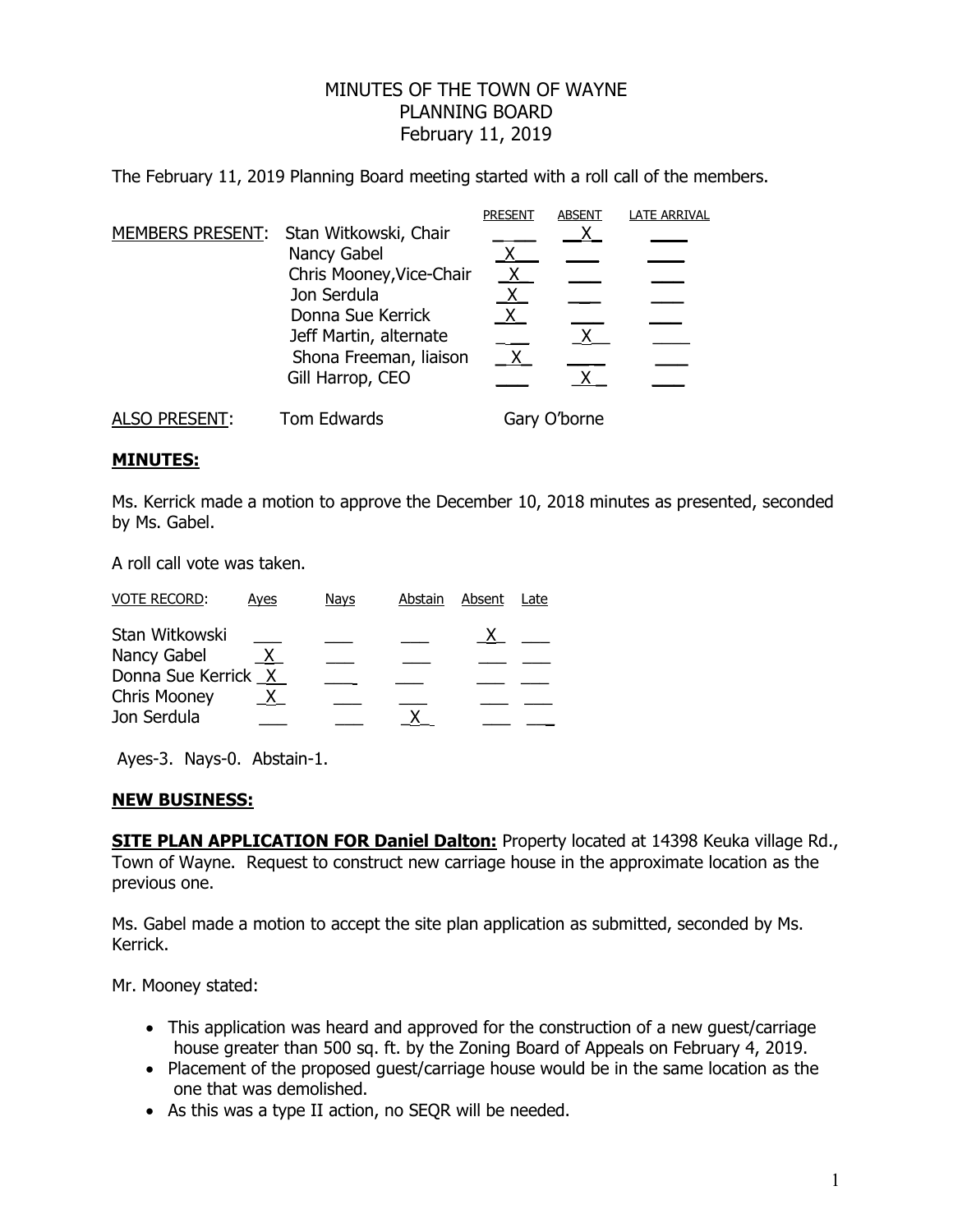Mr. Edwards, Contractor for the Dalton's was present to state:

- KWIC approved usage of the existing absorption area with the installment of a new 1000 gallon septic. (On file).
- The area has been prepped, after the removal of the existing carriage house.
- All water run-off will be controlled by down-spouting.
- All out-door lighting will be from sconce lighting.

Upon discussion, a roll call vote was taken to approve the site plan application as submitted.

Ayes-4. Nays-0. Absent-1.

Mr. Edwards stated they would like to start construction as soon as a building permit was issued.

**SITE PLAN APPLICATION FOR Jackie Swarthout:** Property located at 9797 Silsbee Rd., Town of Wayne.

Mr. Serdula made a motion to accept the site plan as submitted, seconded by Ms. Gabel.

Upon discussion and review of the proposed project, the following items were noted:

- This application went through the Zoning Board of Appeals process on February 4, 2019 and was granted a variance for placement of a 12' by 16' pre-fab storage shed on a non-conforming lot.
- They would be placing the shed on an existing cement slab that met the setback requirements.
- No SEQR was needed, as it was a Type II action.

A roll call vote was taken.

| <b>VOTE RECORD:</b> | Aves         | Navs | Abstain | Absent |
|---------------------|--------------|------|---------|--------|
| Stan Witkowski      |              |      |         |        |
| Nancy Gabel         |              |      |         |        |
| Donna Sue Kerrick   | $\mathsf{X}$ |      |         |        |
| <b>Chris Mooney</b> |              |      |         |        |
| Jon Serdula         |              |      |         |        |

Ayes-4. Nays-0. Absent-1.

## **COMMUNITCATIONS:**

The following items were discussed:

- The upcoming Leader's Conference Training @ Corning CCC in April.
- A representative from Clean Energy will be addressing the Town Board on February  $12<sup>th</sup>$ .